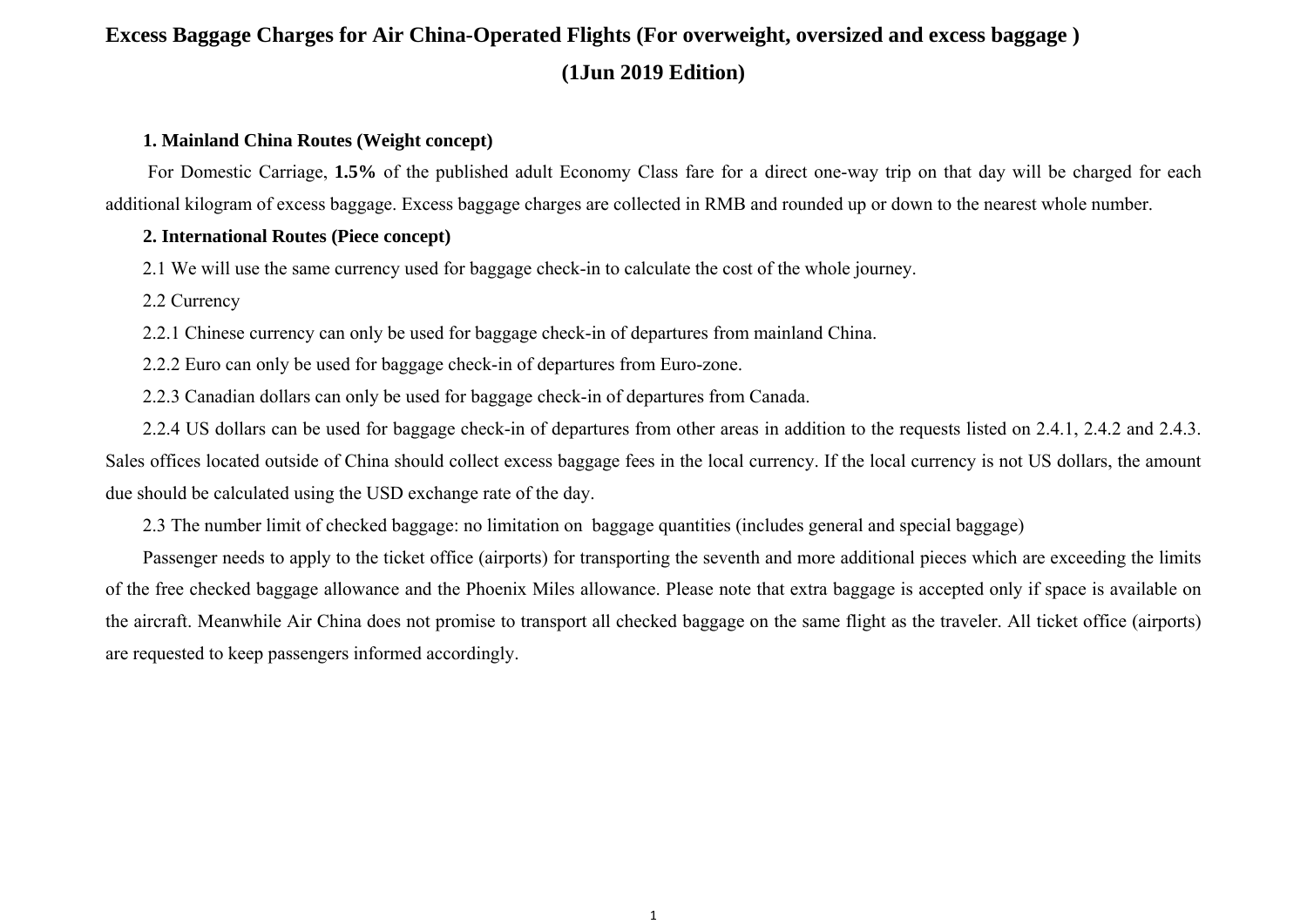Zone 1: Travel between America /Caribbean (excluding the U.S and Canada) and Europe,/Africa,/Middle East/ Asia /Southwest Pacific.

| Charges for excess standard baggage                                                                                                                             |                                                                                                       | <b>RMB</b> | <b>USD</b> |
|-----------------------------------------------------------------------------------------------------------------------------------------------------------------|-------------------------------------------------------------------------------------------------------|------------|------------|
| Charges for overweight or oversize baggage                                                                                                                      | Just Overweight<br>23KG <w≤28kg;60cm≤s≤158cm< td=""><td>380</td><td>60</td></w≤28kg;60cm≤s≤158cm<>    | 380        | 60         |
|                                                                                                                                                                 | Just Overweight<br>28KG <w≤32kg; 60cm≤s≤158cm<="" td=""><td>980</td><td>150</td></w≤32kg;>            | 980        | 150        |
|                                                                                                                                                                 | <b>Just Oversized</b>                                                                                 | 980        | 150        |
|                                                                                                                                                                 | Overweight and Oversized<br>23KG <w≤32kg; 158cm<s≤203cm<="" td=""><td>1400</td><td>220</td></w≤32kg;> | 1400       | 220        |
| Charges for excess standard baggage                                                                                                                             | First excess piece                                                                                    | 1400       | 220        |
| <b>Weight:</b> First/Business Class $\leq$ 32KG<br>Premium Economy/Economy Class $\leq$ 23KG                                                                    | Second excess piece                                                                                   | 2000       | 310        |
| Dimensions: 60CMSSS158CM<br>The oversized and overweight luggage will be<br>charged extra fees. Excess baggage charges apply<br>to each segment of the journey. | Third excess piece and more                                                                           | 3000       | 460        |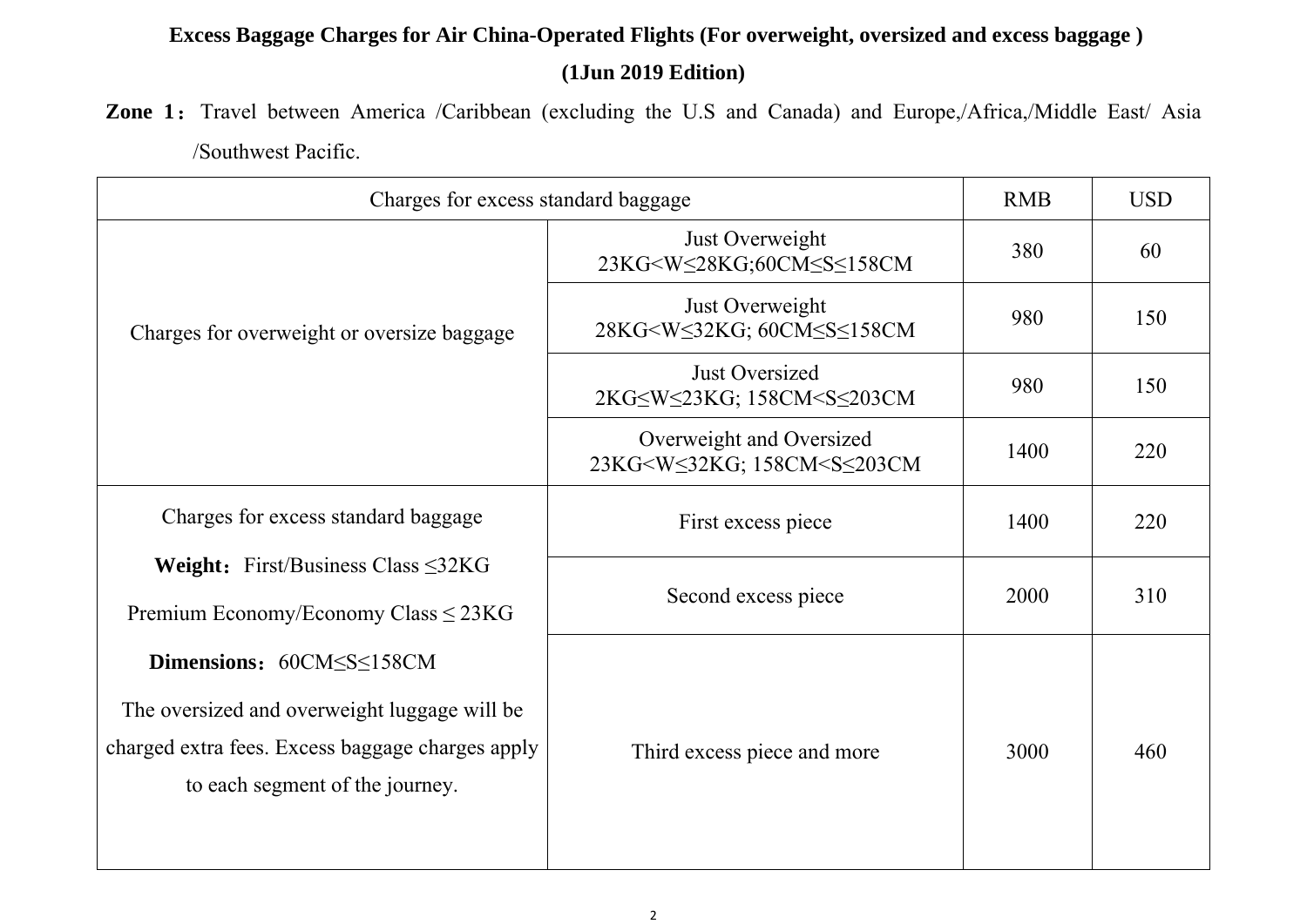Zone 2: Travel between Europe/Middle East and Africa/Asia/ Southwest Pacific. Travel between Japan and Southwest Pacific. Travel between Japan/Southwest Pacific and Asia (excluding Japan/Southwest Pacific)/ Africa.

| Charges for excess standard baggage                                                                                                                                                                          |                                                                                                                                                                         | <b>RMB</b> | <b>USD</b> | <b>EUR</b> |
|--------------------------------------------------------------------------------------------------------------------------------------------------------------------------------------------------------------|-------------------------------------------------------------------------------------------------------------------------------------------------------------------------|------------|------------|------------|
| Charges for overweight or oversized baggage                                                                                                                                                                  | Just Overweight<br>23KG <w≤28kg;60cm≤s≤158cm< td=""><td>280</td><td>40</td><td>35</td></w≤28kg;60cm≤s≤158cm<>                                                           | 280        | 40         | 35         |
|                                                                                                                                                                                                              | Just Overweight<br>28KG <ws32kg; 60cmsss158cm<br=""><b>Just Oversized</b><br/>2KG≤W≤23KG; 158CM<s≤203cm< td=""><td>690</td><td>100</td><td>85</td></s≤203cm<></ws32kg;> | 690        | 100        | 85         |
|                                                                                                                                                                                                              | Overweight and Oversized<br>23KG <w≤32kg;158cm<s≤203cm< td=""><td>1100</td><td>160</td><td>140</td></w≤32kg;158cm<s≤203cm<>                                             | 1100       | 160        | 140        |
| Charges for excess standard baggage                                                                                                                                                                          | First excess piece                                                                                                                                                      | 1100       | 160        | 140        |
| <b>Weight:</b> First/Business Class $\leq$ 32KG                                                                                                                                                              | Second excess piece                                                                                                                                                     |            |            |            |
| Premium Economy/Economy Class $\leq$ 23KG<br>Dimensions: 60CMSSS158CM<br>The oversized and overweight luggage will be<br>charged extra fees. Excess baggage charges apply<br>to each segment of the journey. | Third excess piece and more                                                                                                                                             | 1590       | 230        | 200        |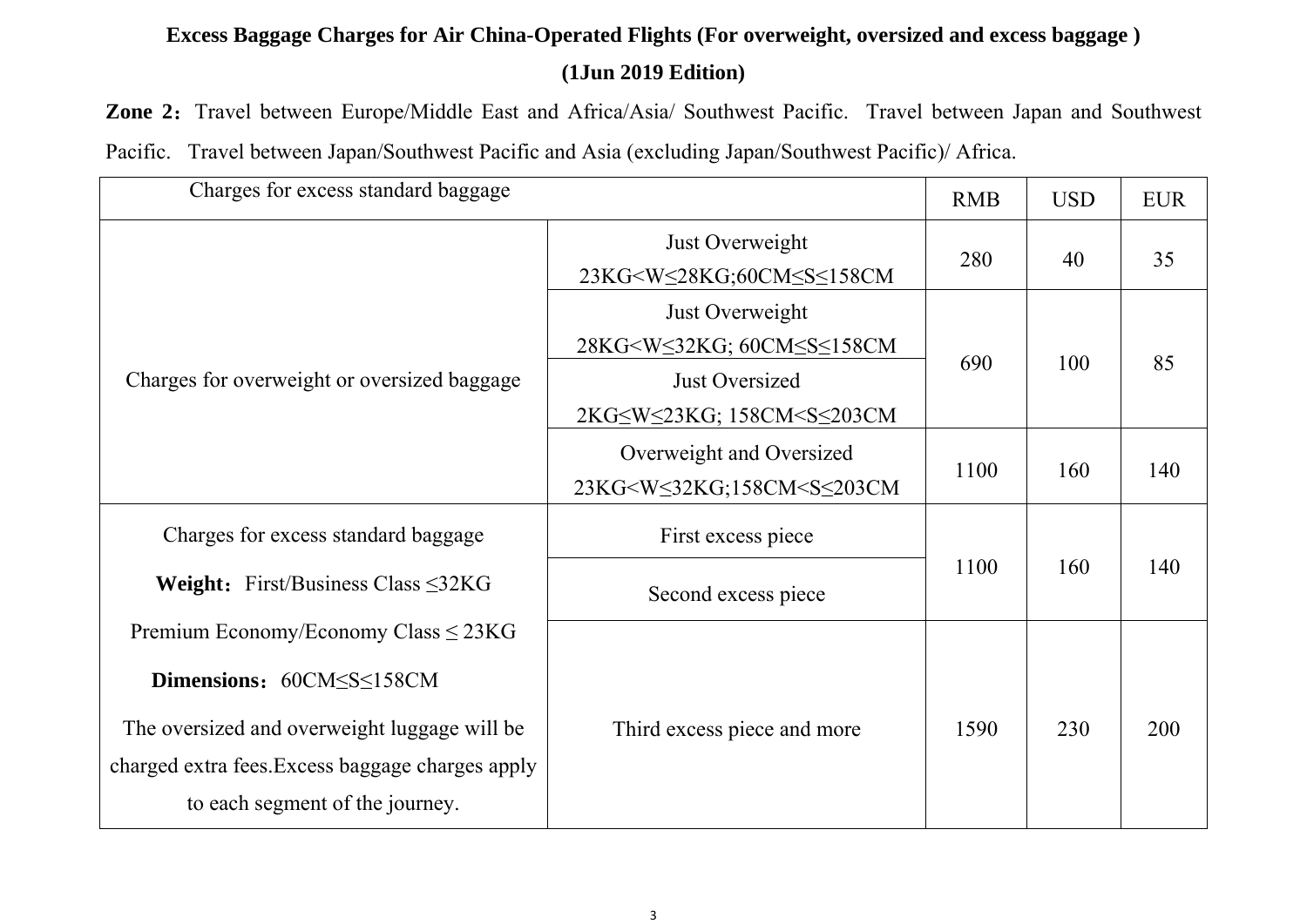#### **(1Jun 2019 Edition)**

Zone 3: Travel between Canada and America(excluding the U.S and Canada)/ Caribbean / Europe/ Africa / Middle East,

/Asia / Southwest Pacific.

| Charges for excess standard baggage                                                                                                 |                                                                                                                  | <b>RMB</b> | <b>USD</b> | <b>CAD</b> |
|-------------------------------------------------------------------------------------------------------------------------------------|------------------------------------------------------------------------------------------------------------------|------------|------------|------------|
|                                                                                                                                     | Overweight or Oversized<br>23KG <w≤32kg;158cm≤s≤203cm< td=""><td></td><td></td><td></td></w≤32kg;158cm≤s≤203cm<> |            |            |            |
| Charges for overweight or oversized baggage                                                                                         | Overweight and Oversized<br>23KG <ws32kg; 158cm<ss203cm<="" td=""><td>520</td><td>75</td><td>100</td></ws32kg;>  | 520        | 75         | 100        |
| Charges for excess standard baggage<br><b>Weight:</b> First/Business Class $\leq$ 32KG                                              | First excess piece                                                                                               | 1170       | 170        | 225        |
| Premium Economy/Economy Class $\leq$ 23KG<br>Dimensions: 60CMSSS158CM                                                               | Second excess piece                                                                                              |            |            |            |
| The oversized and overweight luggage will be<br>charged extra fees. Excess baggage charges<br>apply to each segment of the journey. | Third excess piece and more                                                                                      | 1590       | 230        | 300        |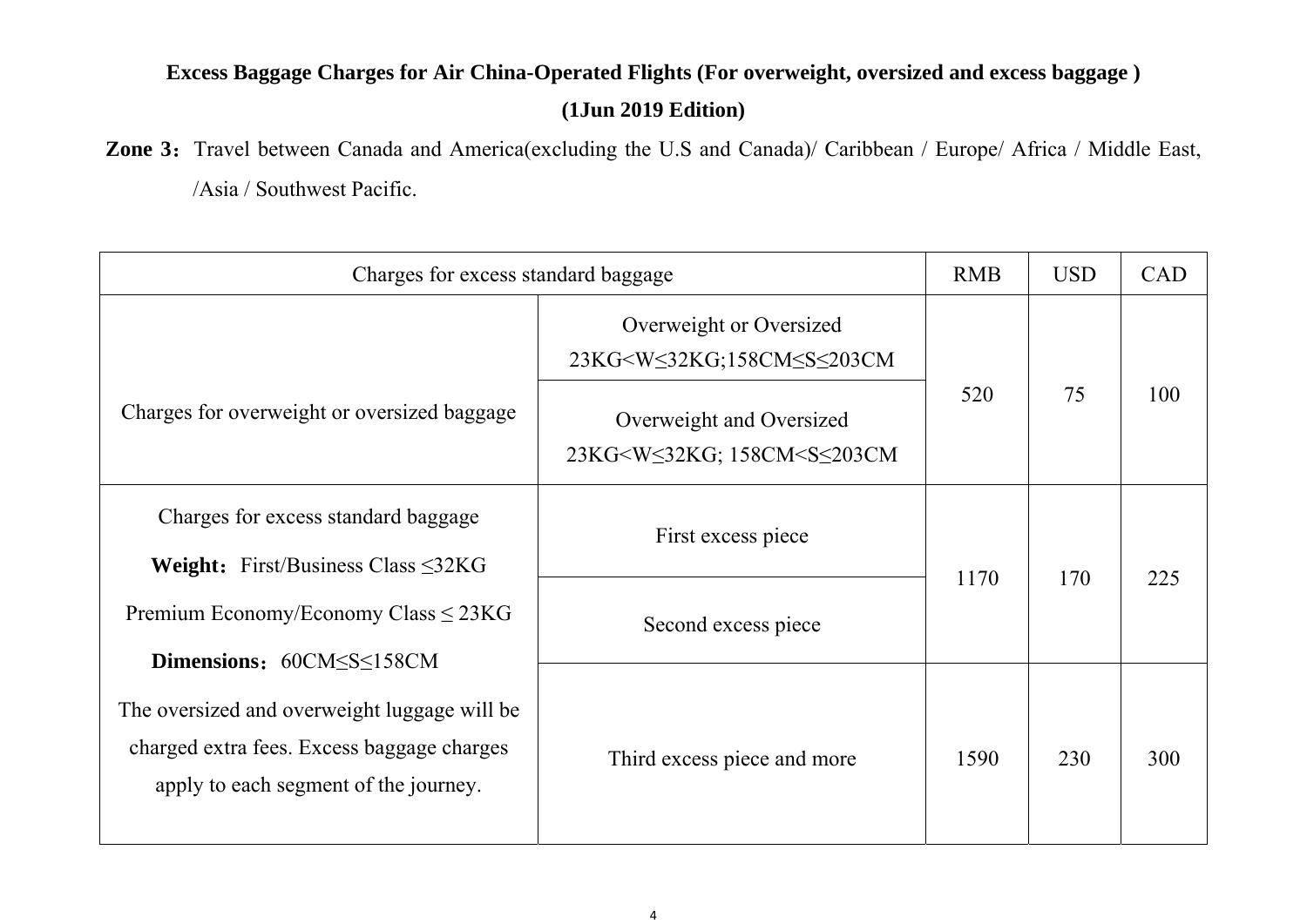Zone 4: Travel between the U.S(Hawaii includes) and America / Caribbean (excluding the U.S)/ Europe/ Africa/ Middle East/ Asia / Southwest Pacific.

| Charges for excess standard baggage                                                                                                 |                                                                                                                     | <b>RMB</b> | <b>USD</b> |
|-------------------------------------------------------------------------------------------------------------------------------------|---------------------------------------------------------------------------------------------------------------------|------------|------------|
| Charges for overweight or oversized baggage                                                                                         | Just Overweight<br>23KG <w≤28kg;60cm≤s≤158cm< td=""><td>690</td><td>100</td></w≤28kg;60cm≤s≤158cm<>                 | 690        | 100        |
|                                                                                                                                     | Just Overweight<br>28KG <w≤32kg; 60cm≤s≤158cm<="" td=""><td rowspan="2">1040</td><td rowspan="2">150</td></w≤32kg;> | 1040       | 150        |
|                                                                                                                                     | <b>Just Oversized</b><br>2KG≤W≤23KG; 158CM <s≤203cm< td=""></s≤203cm<>                                              |            |            |
|                                                                                                                                     | Overweight and Oversized<br>23KG <ws32kg; 158cm<ss203cm<="" td=""><td>2050</td><td>300</td></ws32kg;>               | 2050       | 300        |
| Charges for excess standard baggage                                                                                                 | First excess piece                                                                                                  |            | 200        |
| <b>Weight:</b> First/Business Class $\leq$ 32KG                                                                                     |                                                                                                                     | 1380       |            |
| Premium Economy/Economy Class ≤ 23KG                                                                                                | Second excess piece                                                                                                 |            |            |
| Dimensions: 60CM <s<158cm< td=""><td></td><td></td><td></td></s<158cm<>                                                             |                                                                                                                     |            |            |
| The oversized and overweight luggage will be<br>charged extra fees. Excess baggage charges apply<br>to each segment of the journey. | Third excess piece and more                                                                                         | 1590       | 230        |